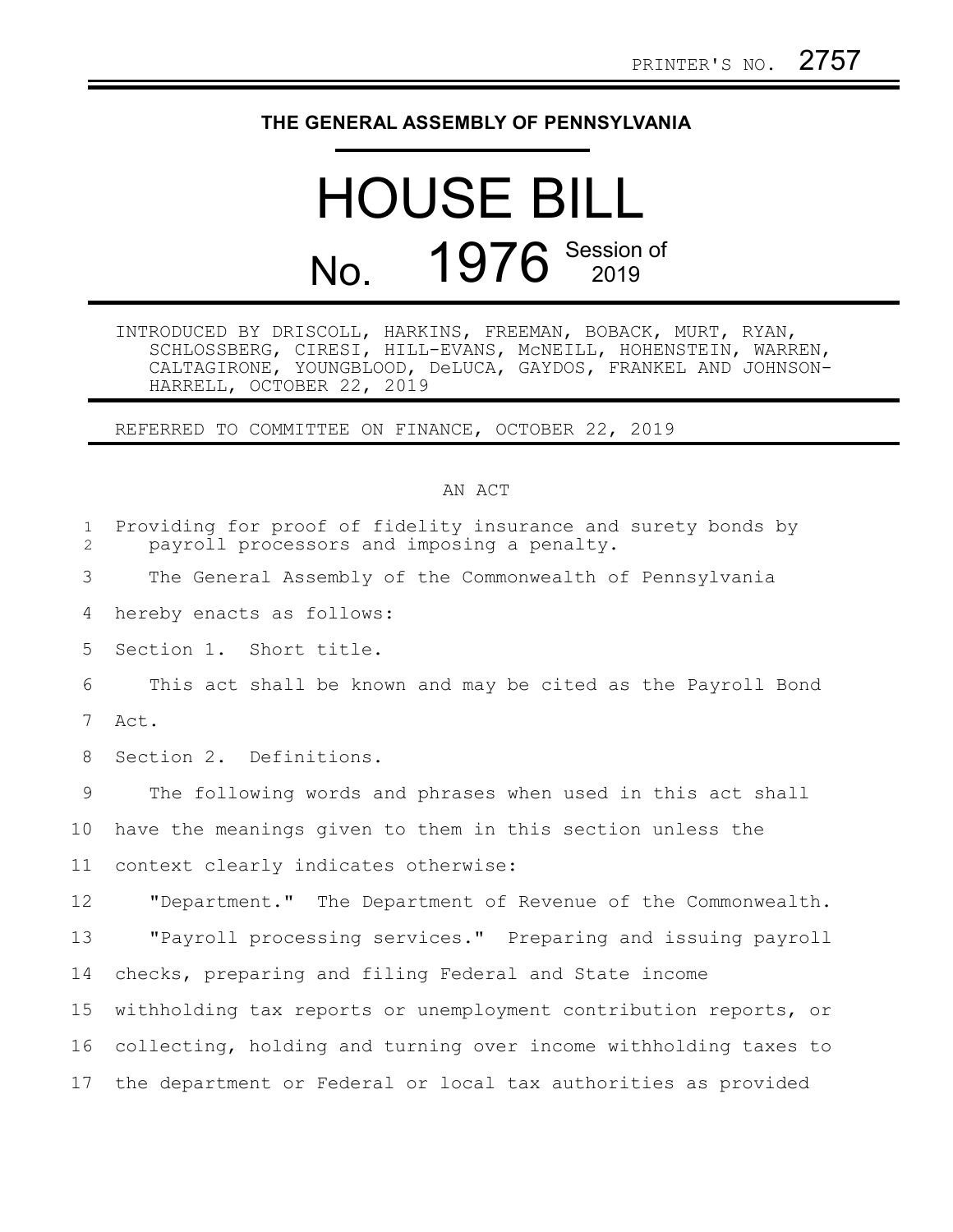under Federal and State law. 1

"Payroll processor." A person that provides a payroll processing service for one or more employers. 2 3

"Secretary." The Secretary of Revenue of the Commonwealth. Section 3. Proof of fidelity insurance. 4 5

A payroll processor that issues payroll checks shall annually provide to the secretary proof of one of the following, at the payroll processor's option, in an amount two times the highest weekly payroll processed by the payroll processor in the preceding year or in the amount of \$5,000,000, whichever is less: 6 7 8 9 10 11

(1) fidelity bond; 12

(2) employee dishonesty bond; 13

(3) third-party fidelity coverage; or 14

(4) liability insurance, including crime coverage. Section 4. Surety bonds. 15 16

(a) General rule.--Each payroll processor shall annually provide evidence of a surety bond, in a form approved by the secretary, in an amount equal to the total of all Federal, State and local tax payments and unemployment insurance premiums processed by the payroll processor on behalf of employers in this Commonwealth in the three-consecutive-month period of highest volume during the previous calendar year or \$50,000, whichever is greater, but not to exceed \$500,000. 17 18 19 20 21 22 23 24

(b) Designation and use.--The bond shall designate the secretary as payee and the bond may be used for the purposes of the secretary and for the benefit of an employer who may have a cause of action against the payroll processor. 25 26 27 28

(c) Terms.--The terms of the bond shall run continuously until canceled and the aggregate amount of the bond shall be 29 30

20190HB1976PN2757 - 2 -